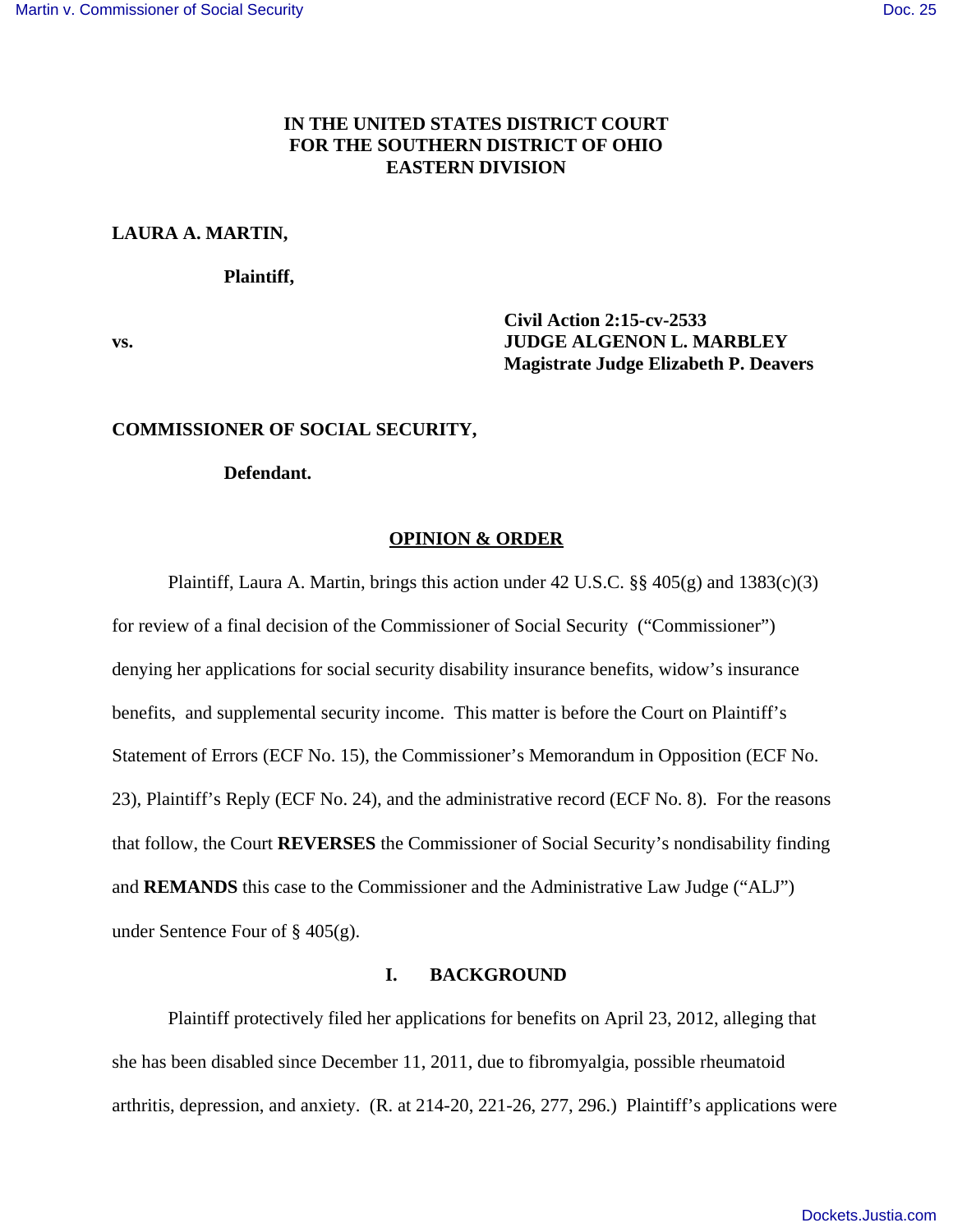denied both initially and upon reconsideration. Plaintiff sought a *de novo* hearing before an administrative law judge. Plaintiff then filed her application for widow's insurance benefits in September 2013, which was escalated to the hearing level. (R. at 264-72.) Administrative Law Judge Janice M. Bruning held a video hearing on September 25, 2013, at which Plaintiff, represented by counsel, appeared and testified. (R. at 87-99.) Lee Knutson, a vocational expert, also appeared and testified at the hearing. (R. at 99–105.) On March 21, 2014, the ALJ issued a decision finding that Plaintiff was not disabled within the meaning of the Social Security Act. (R. at 64-83.) On May 5, 2015, the Appeals Council denied Plaintiff's request for review and adopted the ALJ's decision as the Commissioner's final decision. (R. at 1-6.) Plaintiff then timely commenced the instant action.

## **II. HEARING TESTIMONY**

## **A. Plaintiff's Testimony**

Plaintiff testified at the administrative hearing that she lives in a trailer with her daughter. (R. at 88.) Plaintiff has not worked a job longer than four months since December 11, 2011. (R. at 89.) Plaintiff testified that she had low self-esteem, difficulty thinking, and memory loss about the day her husband passed away and weeks following his death. (*Id.*) She testified that she cries "[s]everal times a day." (*Id.*) Plaintiff testified that she has paranoia because she has to take care of her daughter and grandchild, and felt like she had to be the head of household. (R. at 90.) Plaintiff reported she had daily panic attacks. (*Id.*) She had been on medication for about one and a half months at the time of the hearing and had no side effects "yet." (R. at 90-91.) Plaintiff testified that she saw a grief counselor twice a month. (R. at 98.)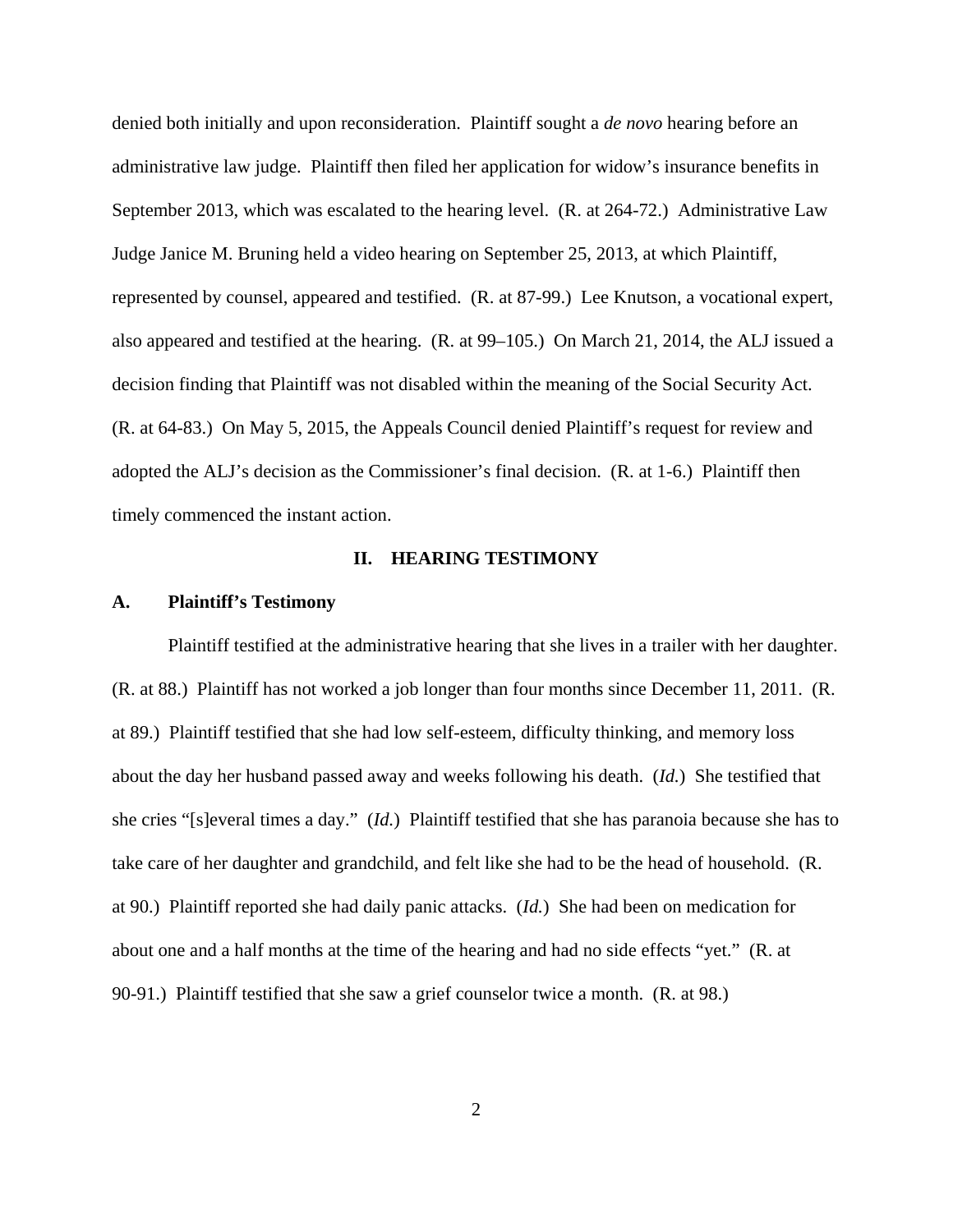Plaintiff estimated she could not walk more than 15-20 feet before her hips hurt. (R. at 91.) She noted her hips hurt "all the time." (*Id.*) Plaintiff testified that she has fibromyalgia for which she takes medication. She indicated that she tries to walk for exercise. (*Id.*) She estimated she could stand 30 minutes and sit for 15-30 minutes. (*Id.*) She can carry a gallon of milk. (R. at 92.) Plaintiff acknowledged having difficulty bending, stooping, crouching, crawling, and kneeling and indicated that her daughter assisted her with these activities. (*Id.*) She testified that she uses a walking stick daily. (*Id.*) She had difficulty using her right hand. (*Id.*) She usually tossed and turned all night long, and eventually got up to sleep in a recliner. (R. at 93.)

Plaintiff stated that she drives. When questioned about how often, she replied that she drove 8 miles to the grocery store but had spasms lifting her leg for the brake and gas pedals. (R. at 93.) Plaintiff had help from her daughter for household chores, and she needed help pulling certain shirts over her head. (*Id.*) Her daughter also helped Plaintiff get out of the tub. (*Id.*) Plaintiff could prepare food, clean the dishes "[i]n sessions," and do laundry (if her daughter carries the basket), make her bed, and dust. (R. at 94.) Sweeping and vacuuming bothered her. (*Id.*) Plaintiff hosted Bible studies at her house and watched television. (R. at 95.) She cared for finches and used a cellphone to text. (R. at 95-96.)

### **B. Vocational Expert Testimony**

Plaintiff has previously worked as a groundskeeper and nurse's aide. (R. at 100.)

The ALJ proposed a series of hypotheticals regarding Plaintiff's residual functional capacity ("RFC") to the vocational expert ("VE"). (R. at 101-02.) Based on Plaintiff's age, education, work experience and the RFC ultimately determined by the ALJ, the VE testified that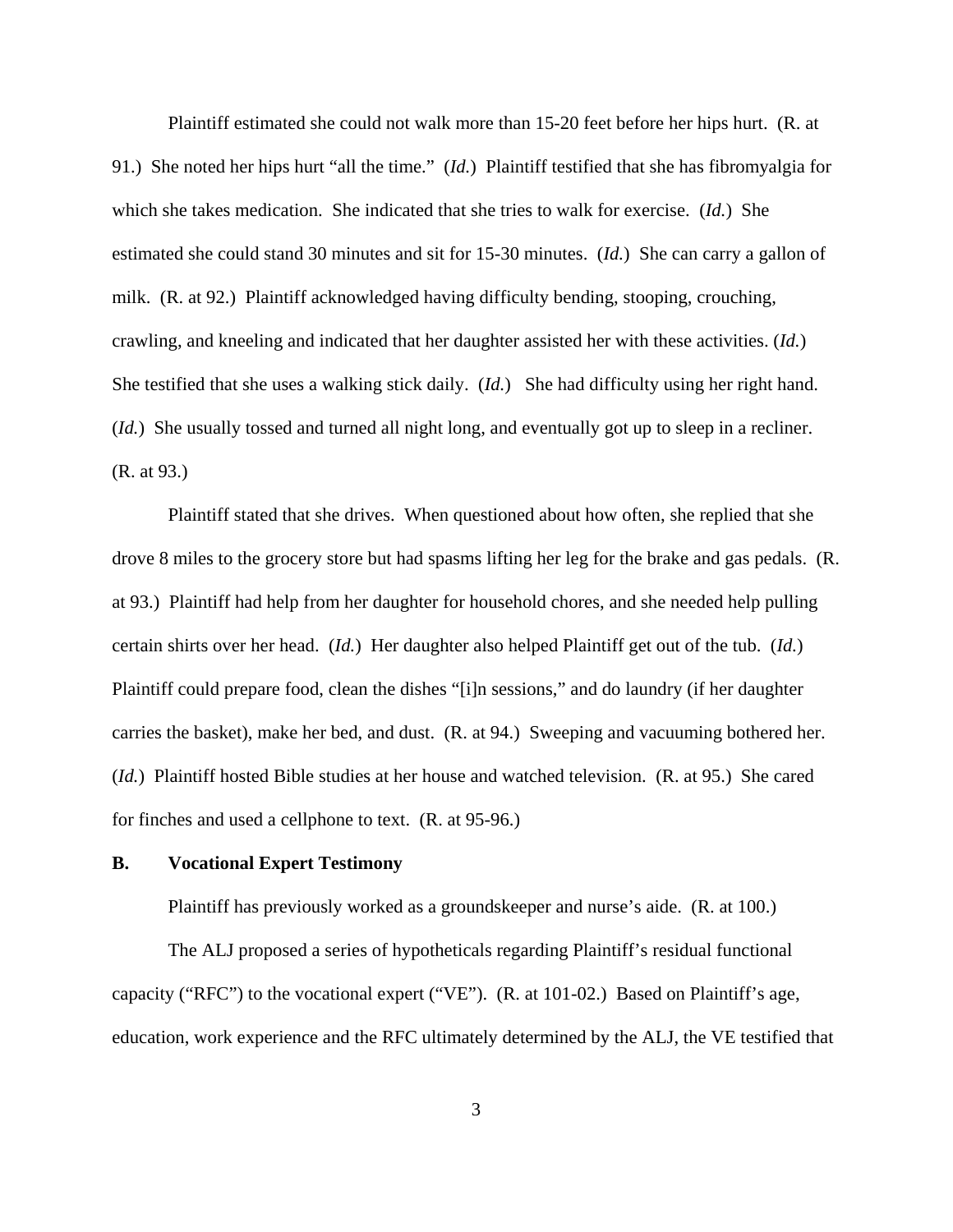the hypothetical individual could perform approximately 745,000 light exertion, unskilled jobs in the national economy such as an assembler; product inspector, checker, and weigher; and hand packager. (*Id.*)

### **III. MEDICAL RECORDS**

### **A. Physical Impairments**

### **1. Stacy Walter, M.D.**

Plaintiff began treating with primary care physician, Dr. Walter, in February 2010. (R. at 360.) Plaintiff had been diagnosed with fibromyalgia in March 2010. (*Id.*) The first progress note, in December 2010, shows that Plaintiff saw Dr. Walter for medication refills. She complained of joint pain and said her medication was "working great for joints and swelling." (R. at 369.) Dr. Walter assessed arthralgia and hypertension and continued the medications, Prednisone and Vicodin. (*Id.*)

On February 25, 2011, Plaintiff saw Dr. Walter for polyarthralgia and hypertension. Dr. Walter found some wrist and MCP (metacarpophalangeal) joint swelling on examination. Dr. Walter continued Plaintiff's current medications. (R. at 368.)

In May 2011, Plaintiff was seen for a re-check and medication refill. She reported that her work as a nurse's aid was getting harder. On examination, Dr. Walter noted that she was moving gingerly and had muscle spasms in the bilateral lumbar paravertebral musculature. Dr. Walter recommended that Plaintiff resume Savella for the fibromyalgia and continue on Vicodin, and she also prescribed Flexeril. (R. at 367.)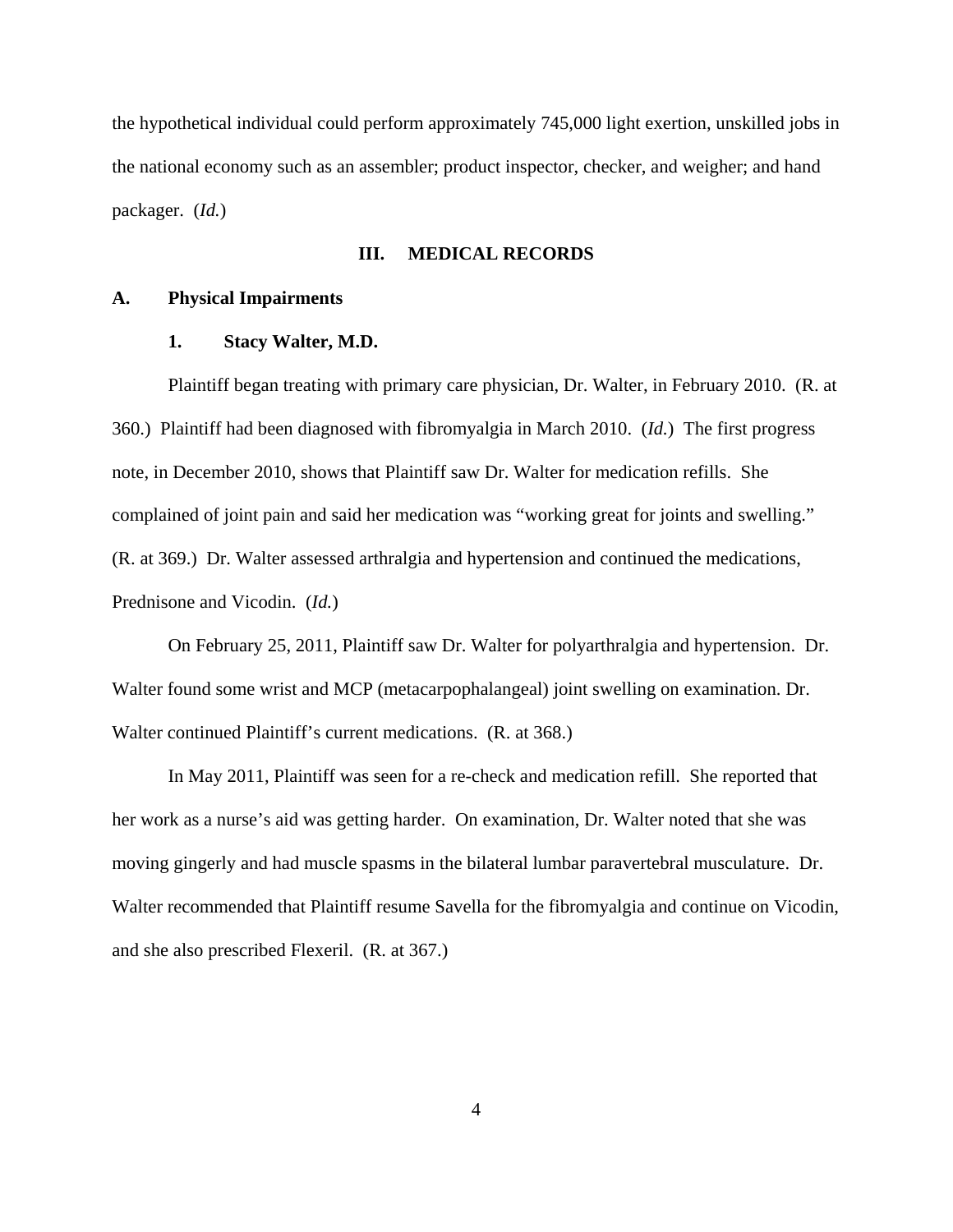On July 18, 2011, Plaintiff reported her fibromyalgia was doing "very well" with Savella. Her examination showed diffuse muscle tenderness. (*Id.*) Dr. Walter continued Plaintiff on the same medications. (R. at 366.)

In August 2011, Plaintiff saw Dr. Walter to discuss pain and narcotics, fibromyalgia, and insomnia. Dr. Walter noted that Plaintiff had missed her pill count the month prior and had two previous discrepancies. Dr. Walter, therefore, cancelled her refill of narcotic pain medication. On examination, Dr. Walter found some synovial thickening of the MCP joints.

When seen on March 21, 2012, Plaintiff complained of right shoulder pain, fibromyalgia, and gastroesophageal reflux disease (GERD). She reported that she had just returned from spending two months in Florida with her elderly parents. She also reported that the medication for her acid reflux had "worked wonders." On examination, Dr. Walter found tenderness to palpitation for Plaintiff's right shoulder, a pain response with shoulder abduction and internal rotation. Dr. Walter noted no definite weakness. Dr. Walter assessed shoulder pain, fibromyalgia syndrome, arthralgias NOS, and GERD. She was to continue taking Savella for her fibromyalgia and was given samples of Celebrex; she was also prescribed cortisone injections. (R. at 364.)

In May 2012, Plaintiff wanted to "to discuss disability" and she complained of right shoulder pain and back pain. She told Dr. Walters that she was applying for disability benefits because she felt she was unable to perform her cashier job at the nursing home. On physical examination, Dr. Walters noted Plaintiff appeared well and had a normal affect. Dr. Walters found diffuse tenderness in her back and decreased range of motion on abduction of her right shoulder. Dr. Walter assessed back pain and shoulder pain and ordered a trial of cortisone for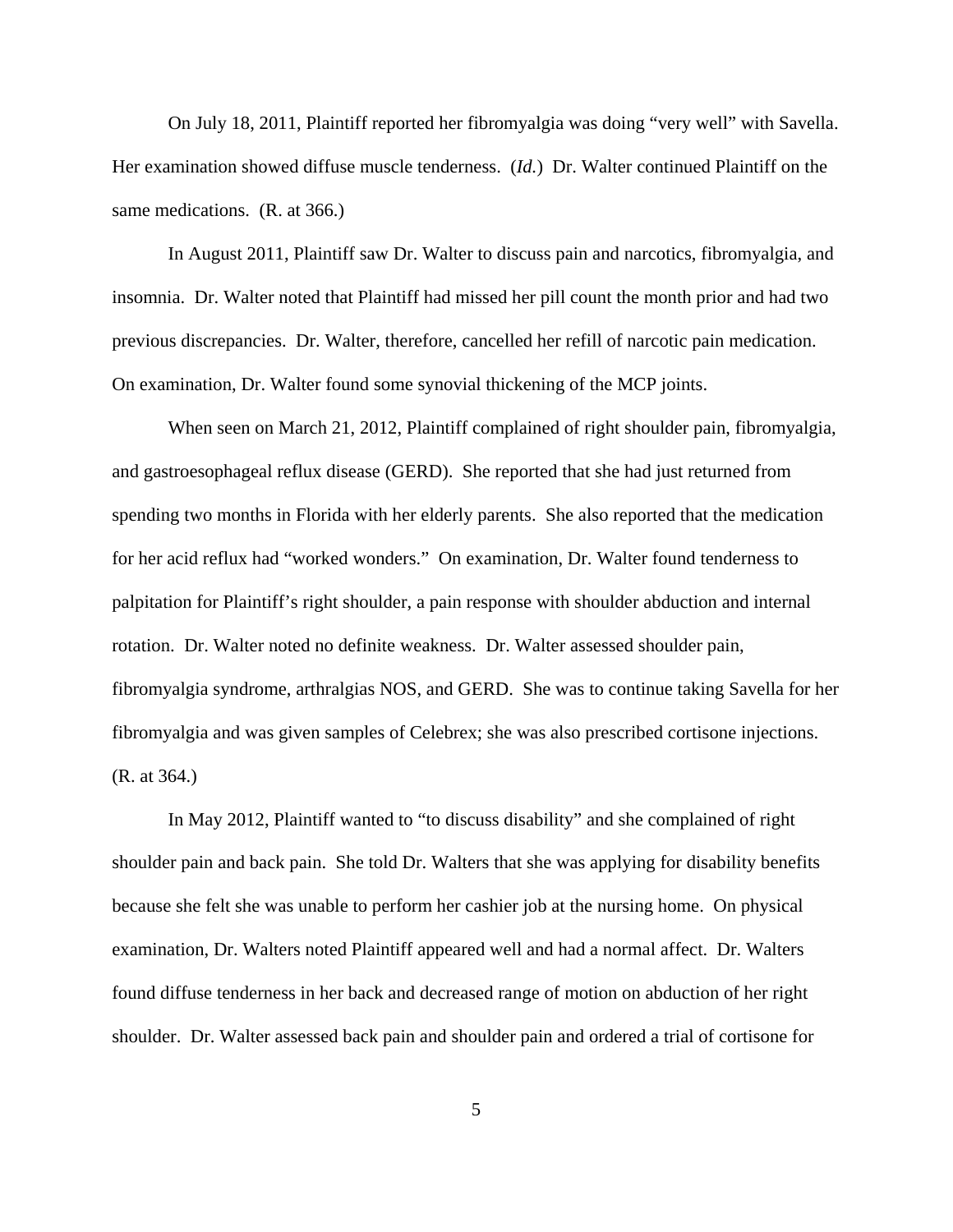her right shoulder. Dr. Walter noted: "I do not encourage pursing disability—would prefer focus on therapies and diagnoses." (R. at 363.)

On June 6, 2012, Dr. Walter completed a form on behalf of the state agency in which she noted that Plaintiff exhibited low back tenderness, decreased range of motion, and multiple fibromyalgia tender points. Dr. Walter also reported that Plaintiff's pain seemed to vary, that she had decreased range of shoulder abduction on the right side, and that her gait was "ok." (R. at 357-58.)

On June 26, 2012, Plaintiff presented with disability forms to be completed. (R. at 362.) Dr. Walters ordered new lab tests related to fibromyalgia, noting that Plaintiff had not had any lab tests for two years with escalating symptoms warranting repeat testing. Dr. Walter assessed right shoulder pain with a note of "cortisone anytime," and depression, for which Plaintiff had agreed to see a licensed social worker. (R. at 362.)

On August 30, 2012, Dr. Walter completed another form on behalf of the state agency. (R. at 359-61.) Dr. Walter indicated that the effectiveness of Plaintiff's medications was "fair." (R. at 361.) She noted Plaintiff's issues with compliance as "frequent 'no shows'" (*Id.*) Dr. Walker did not describe Plaintiff's work-related functional limitations, simply noting, "see chart notes." (*Id.*)

Plaintiff did not return to see Dr. Walter until March 4, 2013 for follow-up for fibromyalgia and depression. At the time, she was on no medication. Plaintiff told Dr. Walter that she had not come in due to insurance issues. Based on her depression scale, Plaintiff was found to be severely depressed. On examination, Dr. Walter found diffuse muscle tenderness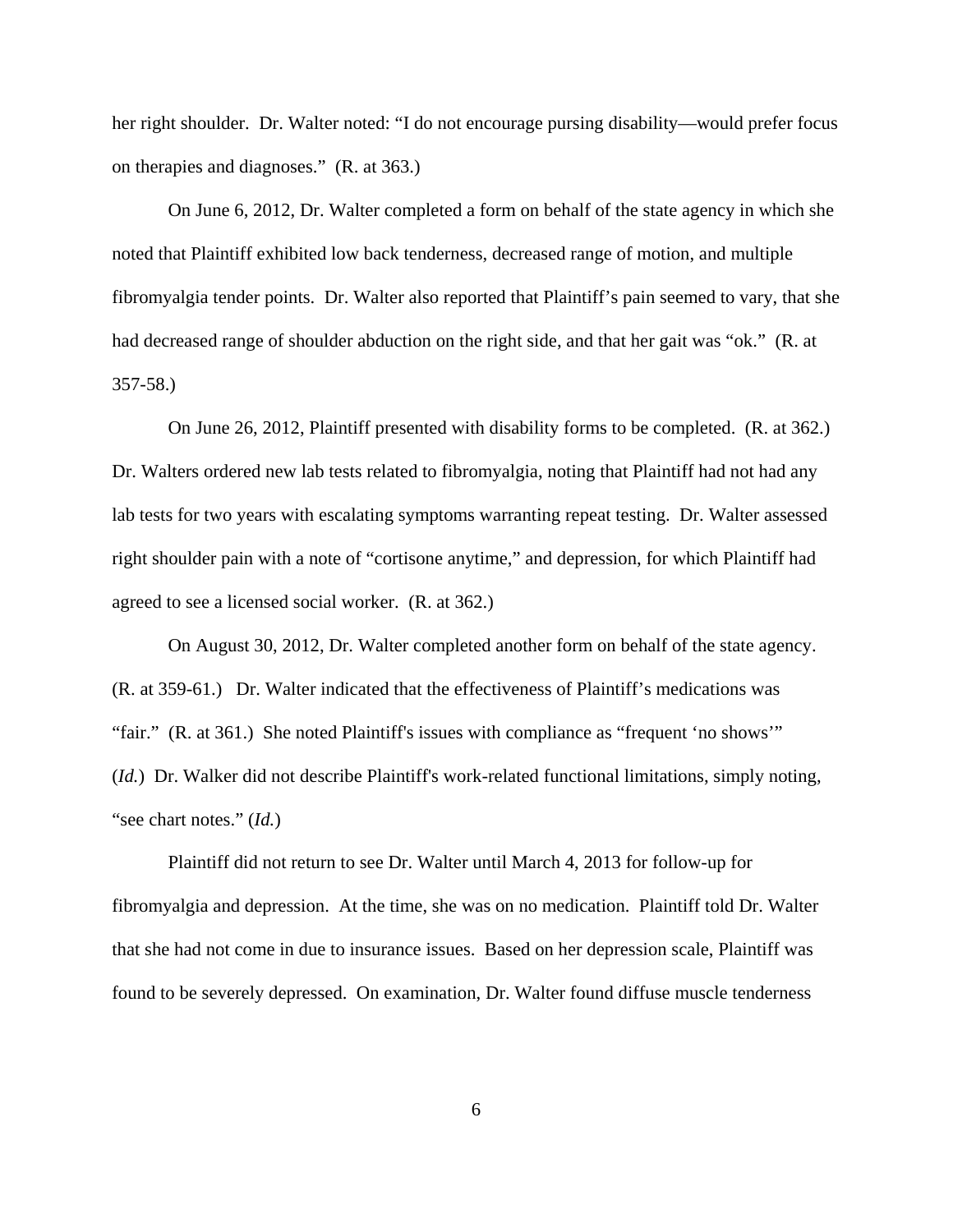with spasm. Dr. Walter prescribed Cymbalta for both fibromyalgia and depression. (R. at 380-81.)

Dr. Walter completed a Physical Capacity Evaluation form in May 2013, in which she noted Plaintiff suffered from fibromyalgia and depression, and opined Plaintiff's depression "is probably the more limiting of the two conditions." (R. at 384.) Although she emphasized that her findings were "all estimates," Dr. Walter determined that Plaintiff's maximum ability to lift and carry was 5 pounds frequently and 10 pounds occasionally. Plaintiff can stand and walk for four hours during an eight-hour workday and sit for four hours during an eight-hour workday and occasionally twist, stoop, bend, climb stairs, climb ladders; could never crouch. (R. at 385.) Dr. Walter also opined that Plaintiff would have no trouble understanding, remembering or carrying-out simple instructions, could make simple work-related decisions, could respond appropriately to supervisors and co-workers, and could deal with changes in a routine work setting "[u]nless depression were to manifest this way." (R. at 386.) Dr. Walter felt Plaintiff could perform these work related functions on less than a full time basis. Dr. Walter concluded that Plaintiff's fibromyalgia contributes to difficulty with most manual tasks. (*Id.*)

On June 17, 2013, Plaintiff saw Dr. Walter for a check-up and medication refills. Plaintiff reported that she was "[n]ot doing well, physically or emotionally." She reported that her husband died in April and that she had performed CPR on him no avail. (R. at 391.) She is "[h]urting all over." (R. at 391.) On examination, Plaintiff's physical examination showed a mildly depressed affect, and mild MCP joint swelling. Dr. Walter assessed hypertension, fibromyalgia, depression, grief, arthralgia, insomnia, and tinea corporis. Dr. Walter prescribed medication and noted Plaintiff also had an appointment with a social worker. (R. at 392.)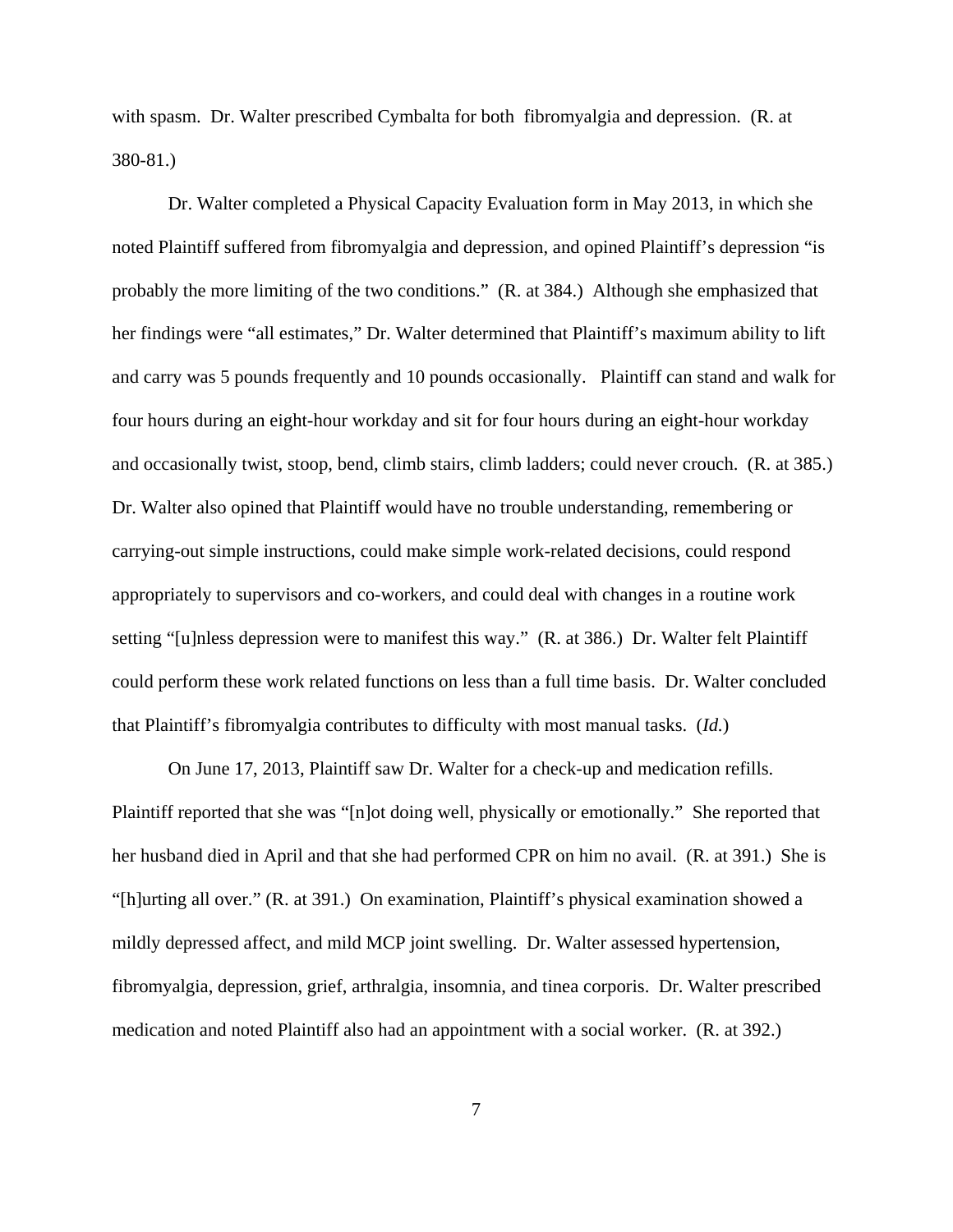In Dr. Walter's last treatment note presented before the ALJ, dated in November 2013, Dr. Walter continued to assess fibromyalgia, hypertension, depression, and fatigue and continued Plaintiff's medication. (R. at 403-08.)

### **2. State Agency Evaluations**

On July 4, 2012, state agency physician, Gary Hinzman, M.D., reviewed the record and assessed Plaintiff's physical functioning capacity. (R. at 106-11.) Dr. Hinzman opined that Plaintiff could frequently lift up to 10 pounds, and occasionally lift 20 pounds; stand, walk and/or sit for about 6 hours in an 8-hour workday. (R. at 109-10.) Dr. Hinzman found that Plaintiff would be limited in pushing and pulling, with no overhead reaching, in both her upper extremities due to decreased range of motion. (R. at 110.) Dr. Hinzman also opined that Plaintiff could never climb ladders/rope/scaffolds but occasionally balance, kneel, crouch, crawl, and climb ramps and stairs. (*Id.*) Dr. Hinzman found Plaintiff partially credible, noting that her treating source did not recommend applying for disability but recommended therapy. (R. at 109.) On October 8, 2012, state agency physician, Eli Perencevich, D.O., reviewed the record upon reconsideration and essentially affirmed Dr. Perencevich's assessment. (R. at 130-32.)

## **B. Mental Impairments**

### **1. Gary S. Sarver, Ph. D.**

Plaintiff was examined by consulting psychologist, Dr. Sarver, for disability purposes on on September 24, 2012. (R. at 370-77.) Plaintiff reported that she cannot work because "I can't move because of the pain." (R. at 370.) Dr. Sarver noted Plaintiff was alert and oriented, and he found Plaintiff cooperative with no evidence of a thought disorder. Plaintiff's eye contact was good. Plaintiff presented with a constricted affect, a subdued mood, below average abstract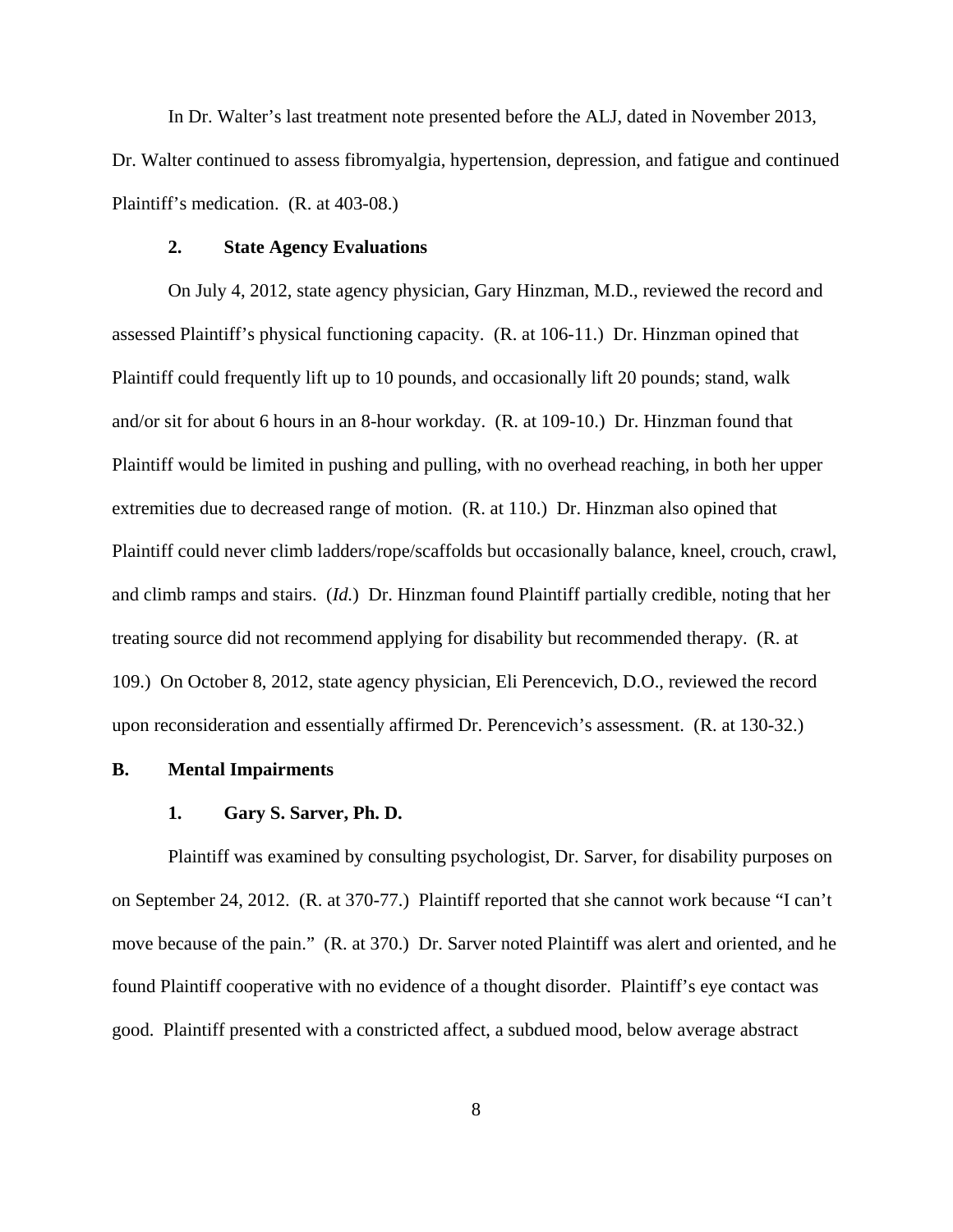reasoning, below average common sense/judgment, and poor insight with little understanding of intrapsychic dynamics or the emotional complexities of interpersonal relationships. (R. at 374.) Dr. Sarver diagnosed an adjustment disorder with mixed anxiety and depressed mood, undifferentiated somatoform disorder, and personality disorder (not otherwise specified). (R. at 375.) Dr. Sarver assigned a Global Assessment of Functioning (GAF) score of 55, indicating that she is moderately impaired. (R. at 376.) Dr. Sarver opined that Plaintiff would likely have difficulty organizing, structuring, and working towards goals. She is likely to have difficulty containing her anger, managing her frustration, and controlling her impulses. He indicated that Plaintiff's personality disorder is predictive of intense and unstable interpersonal relationships and she would likely eventually encounter contentious relationships with coworkers and supervisors in the work setting. (*Id.*) Dr. Sarver determined that Plaintiff had a below average level of intellectual functioning. (R. at 376.) She would have difficulty understanding, remembering, or carrying out simple job instructions. (*Id.*) Dr. Sarver also determined that Plaintiff was likely to experience consistent difficulties as job instructions become increasingly complex, and that her affective instability was likely to episodically attenuate her capacity to carry out complex job instructions. (*Id.*) She was likely to have consistent difficulty adaptively managing normative work pressures. (*Id.*)

## **2. Jannat Wolfe, LSW**

On June 18, 2013, Plaintiff saw Jannat Wolfe, LSW for consultation. At that time, she was "grieving deeply due to her husband's death." Ms. Wolfe assessed depression. (R. at 401-02.)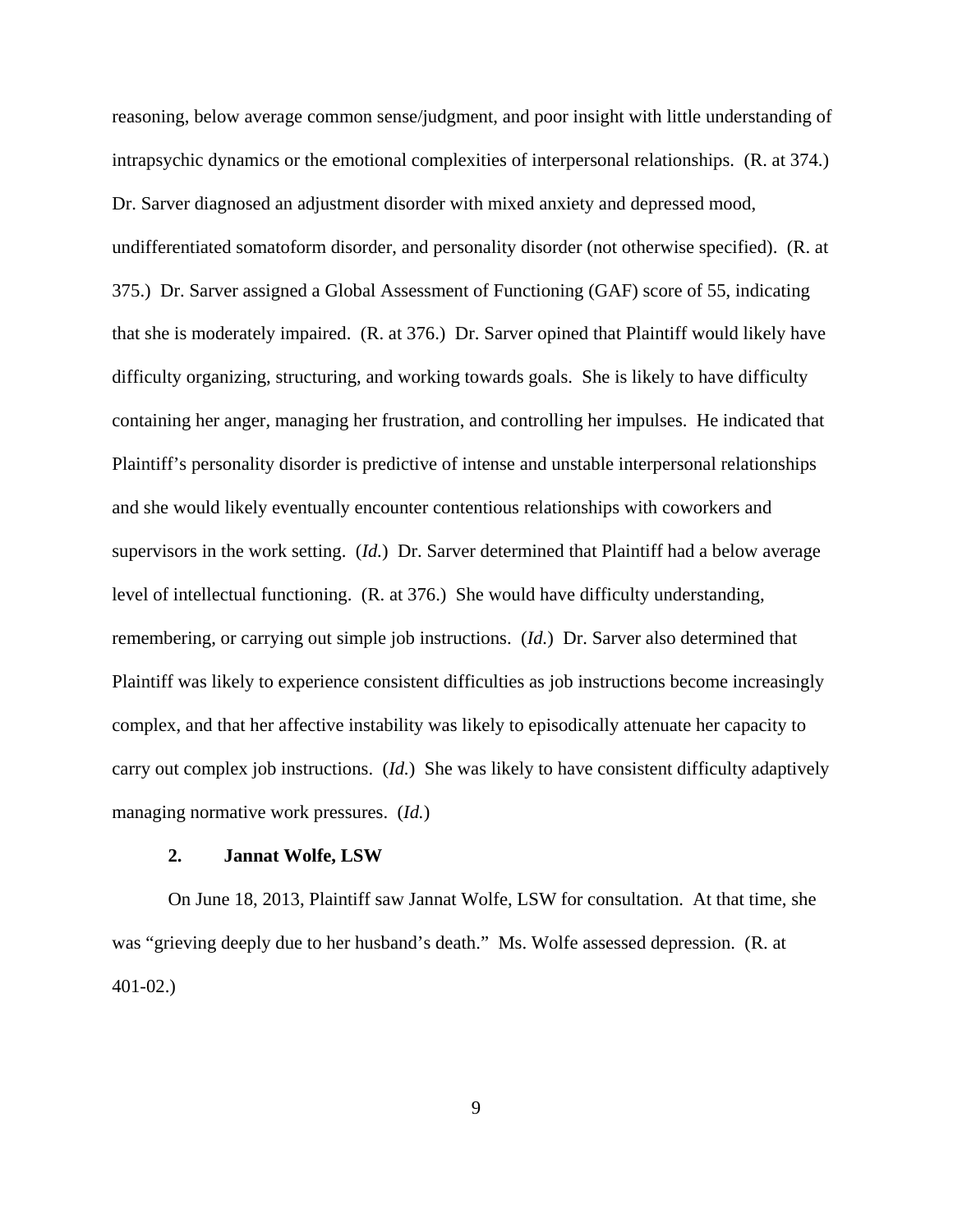On August 16, 2013, Plaintiff attended a follow-up session of counseling with Ms. Wolfe, in which Plaintiff was concerned because she was not doing things that she normally enjoyed doing—gardening, needlepoint, and walking her dogs. In a mental status examination, Ms. Wolfe found Plaintiff's affect was appropriate, her attitude was cooperative, her insight and judgment were intact, her recent memory was impaired, her mood was anxious, her thought content was logical and coherent, and her thought process was intact. Ms. Wolfe determined that Plaintiff was experiencing depressive symptoms but no suicidal thoughts. Ms. Wolfe and Plaintiff agreed that Plaintiff would return for a follow-up in two weeks and consult with Dr. Walter. (R. at 399-400.)

### **3. State Agency Review**

In October 2012, after review of Plaintiff's medical records, Bruce Goldsmith, Psy.D., a state agency psychologist, assessed Plaintiff's mental condition. (R. at 124-30.) Dr. Goldsmith opined that Plaintiff was mildly restricted in her activities of daily living; moderately limited in maintaining social functioning; mildly limited in maintaining concentration, persistence, or pace; with no episodes of decompensation of an extended duration. (R. at 129.) He further determined that the evidence did not establish the presence of the "C" criteria. (*Id.*) Dr. Goldsmith gave great weight to Dr. Sarver's assessment, finding it consistent with clinical and activities-of-dailyliving information in the file. (R. at 130.)

#### **IV. THE ADMINISTRATIVE DECISION**

On March 21, 2014, the ALJ issued her decision. (R. at 67-78.) Plaintiff met the insured status requirements through June 30, 2015. (R. at 70.) The ALJ next found that Plaintiff met the non-disability requirements for disabled widow's benefits set forth in Section 202(e) of the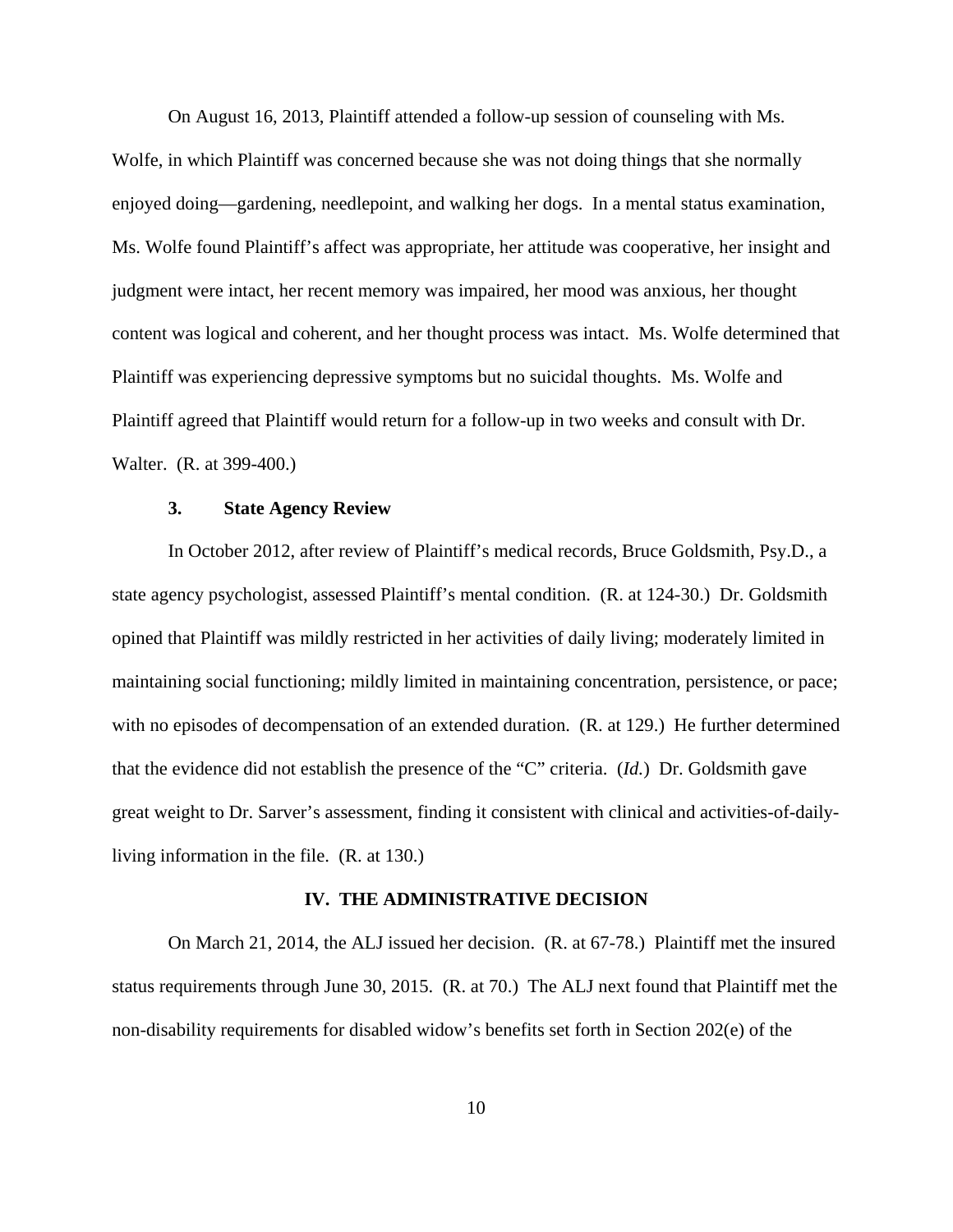Social Security Act and that the prescribed period ends on November 30, 2019. (*Id.*) At step one of the sequential evaluation process,<sup>1</sup> the ALJ found that Plaintiff had not engaged in substantial gainful activity since December 11, 2011, the alleged onset date. (*Id.*) The ALJ found that Plaintiff had the severe impairments of obesity, fibromyalgia, and depression with anxiety. (*Id.*) She further found that Plaintiff did not have an impairment or combination of impairments that met or medically equaled one of the listed impairments described in 20 C.F.R. Part 404, Subpart P, Appendix 1. (*Id.*) At step four of the sequential process, the ALJ set forth

Plaintiff's RFC as follows:

After careful consideration of the entire record, the [ALJ] finds that the [Plaintiff] has the residual functional capacity to perform light work as defined in 20 CFR 404.1567(b) and 416.967(b). This means that the claimant is able to lift up to 20 pounds occasionally; lift or carry up to 10 pounds frequently; stand or walk for approximately 6 hours per 8 hour workday, and sit for approximately 6 hours per 8 hour workday with normal breaks. She can never climb ladders, ropes or scaffolds; no more than occasionally climb stairs or ramps; and occasionally balance, stoop, crouch, crawl, and kneel. The claimant should be provided a sit/stand option

- 1. Is the claimant engaged in substantial gainful activity?
- 2. Does the claimant suffer from one or more severe impairments?
- 3. Do the claimant's severe impairments, alone or in combination, meet or equal the criteria of an impairment set forth in the Commissioner's Listing of Impairments, 20 C.F.R. Subpart P, Appendix 1?
- 4. Considering the claiman''s residual functional capacity, can the claimant perform his or her past relevant work?
- 5. Considering the claimant's age, education, past work experience, and residual functional capacity, can the claimant perform other work available in the national economy?

*See* 20 C.F.R. §416.920(a)(4); *see also Henley v. Astrue*, 573 F.3d 263, 264 (6th Cir. 2009); *Foster v. Halter*, 279 F.3d 348, 354 (6th Cir. 2001).

<sup>&</sup>lt;sup>1</sup> Social Security Regulations require ALJs to resolve a disability claim through a fivestep sequential evaluation of the evidence. *See* 20 C.F.R. §416.920(a)(4). Although a dispositive finding at any step terminates the ALJ's review, *see Colvin v. Barnhart*, 475 F.3d 727, 730 (6th Cir. 2007), if fully considered, the sequential review considers and answers five questions: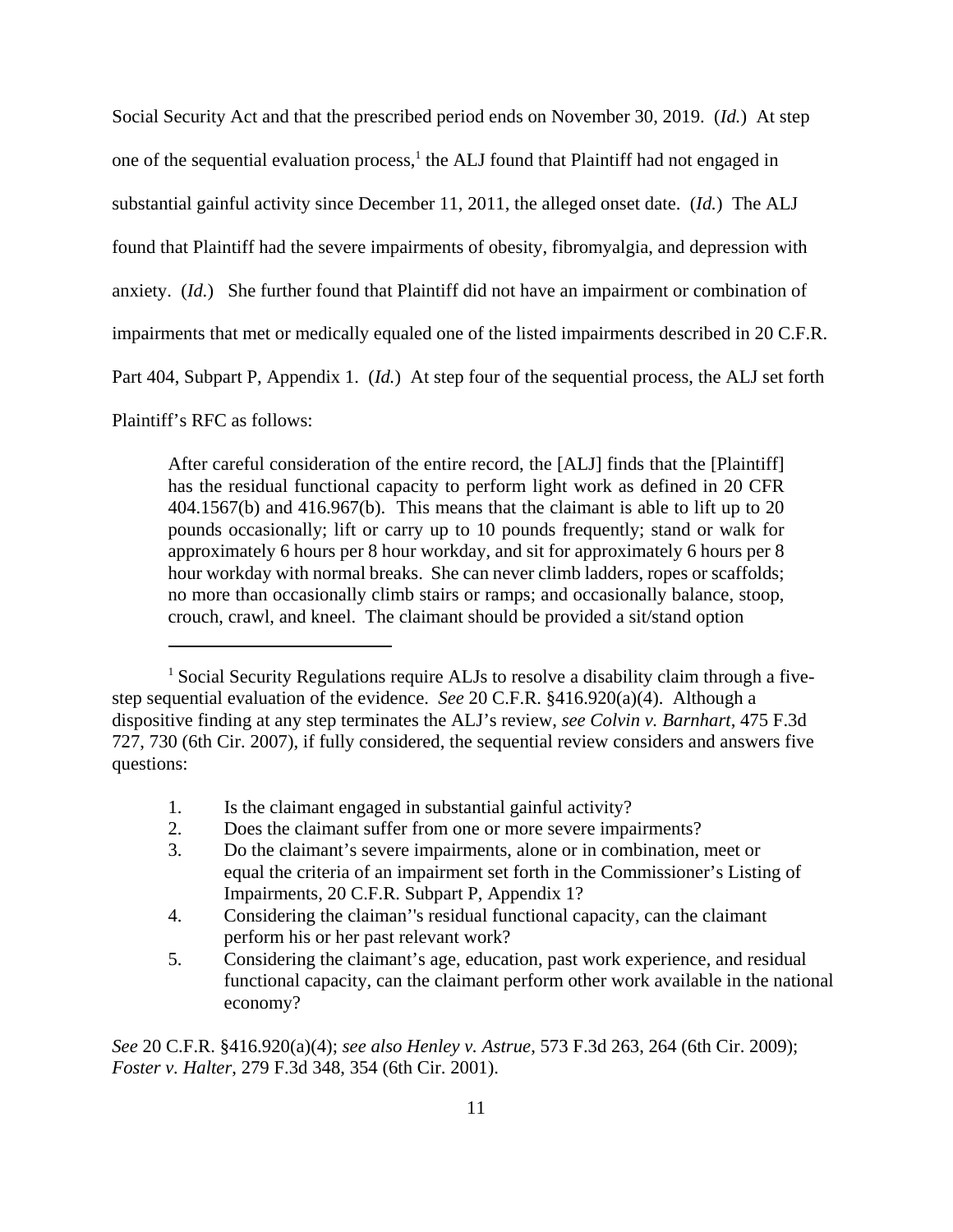allowing her to sit 1-2 minutes after standing for one hour. She must avoid concentrated exposure to work hazards such as unprotected heights and dangerous moving machinery. She can use lower extremities no more than occasionally to push/pull and operate foot controls and use upper extremities no more than occasionally to push/pull. She can reach overhead no more than occasionally with upper extremities and use upper extremities no more than frequently to handle, finger and feel. The work must consist of no public contact and no more than occasional contact with coworkers and supervisors.

(R. at 71-72.) In reaching this determination, the ALJ found Plaintiff's statements concerning the intensity, persistence, and limiting effects of her symptoms were not entirely credible. (R. at 73.) The ALJ and assigned "some weight" to the opinions of the state-agency medical consultants "but not controlling weight" as they are not treating sources and did not have the opportunity to review the entire record. (R. at 75.) The ALJ also assigned "some weight" to the opinion of Dr. Walter, noting that she is a treating source but her "limitations find no support in the record," and there were no functional or physical limitations to such extent documented in her treatment records. (*Id.*) The ALJ did not evaluate or assign weight to Dr. Sarver's opinion.

Relying on the VE's testimony, the ALJ concluded that even though Plaintiff is unable to perform her past relevant work, she can perform jobs that exist in significant numbers in the national economy. (R. at 76-77.) She therefore concluded that Plaintiff was not disabled under the Social Security Act. (R. at 77.)

### **V. STANDARD OF REVIEW**

When reviewing a case under the Social Security Act, the Court "must affirm the Commissioner's decision if it 'is supported by substantial evidence and was made pursuant to proper legal standards.'" *Rabbers v. Comm'r of Soc. Sec.*, 582 F.3d 647, 651 (6th Cir. 2009) (quoting *Rogers v. Comm'r of Soc. Sec.*, 486 F.3d 234, 241 (6th Cir. 2007)); *see also* 42 U.S.C. § 405(g) ("The findings of the Commissioner of Social Security as to any fact, if supported by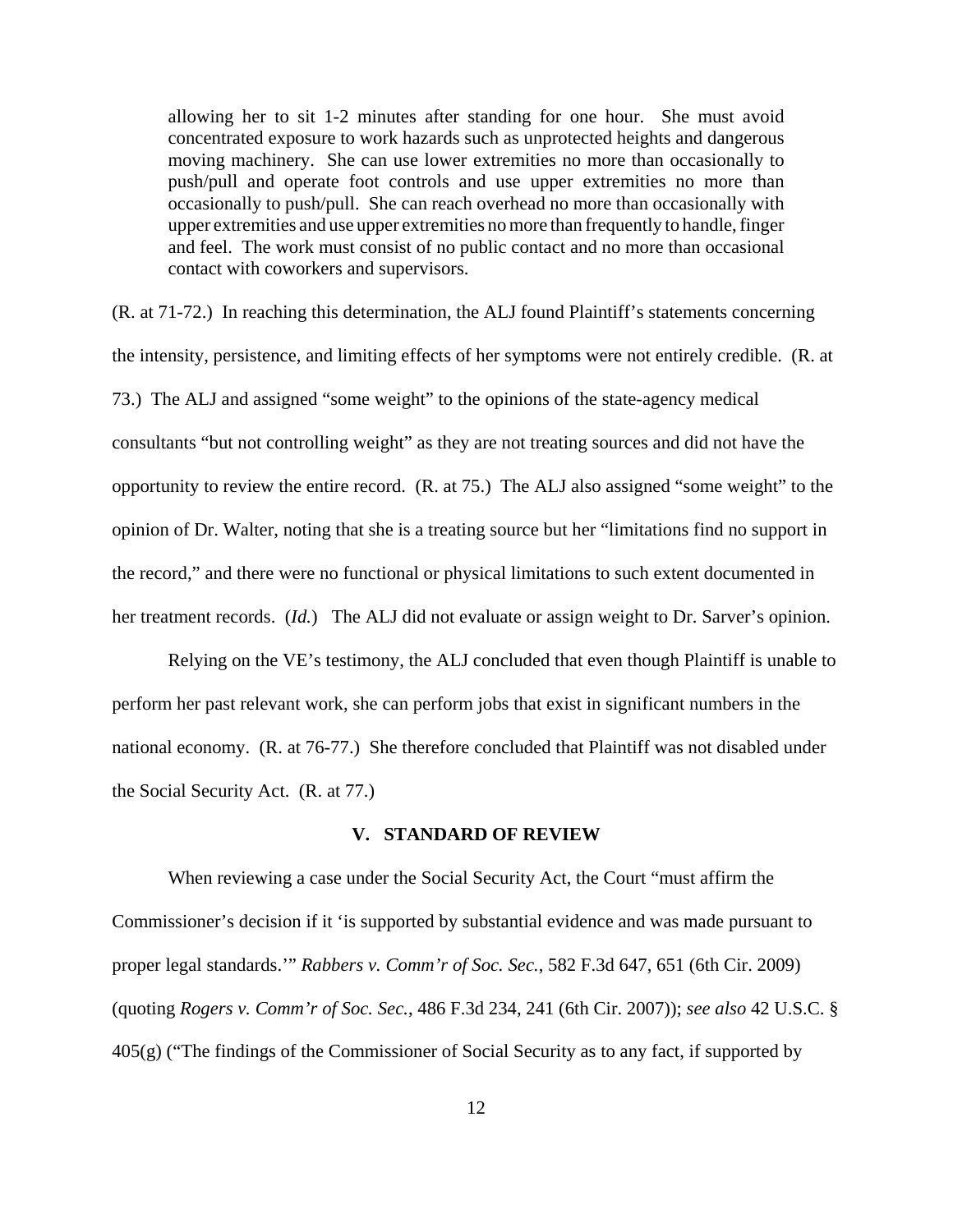substantial evidence, shall be conclusive . . . ."). Under this standard, "substantial evidence is defined as 'more than a scintilla of evidence but less than a preponderance; it is such relevant evidence as a reasonable mind might accept as adequate to support a conclusion.'" *Rogers*, 486 F.3d at 241 (quoting *Cutlip v. Sec'y of Health & Human Servs.*, 25 F.3d 284, 286 (6th Cir.  $1994)$ ).<sup>2</sup>

Although the substantial evidence standard is deferential, it is not trivial. The Court must "take into account whatever in the record fairly detracts from [the] weight" of the Commissioner's decision. *TNS, Inc. v. NLRB*, 296 F.3d 384, 395 (6th Cir. 2002) (quoting *Universal Camera Corp. v. NLRB*, 340 U.S. 474, 487 (1951)). Nevertheless, "if substantial evidence supports the ALJ's decision, this Court defers to that finding 'even if there is substantial evidence in the record that would have supported an opposite conclusion.'" *Blakley v. Comm'r of Soc. Sec.*, 581 F.3d 399, 406 (quoting *Key v. Callahan*, 109 F.3d 270, 273 (6th Cir. 1997)).

Finally, even if the ALJ's decision meets the substantial evidence standard, "'a decision of the Commissioner will not be upheld where the SSA fails to follow its own regulations and where that error prejudices a claimant on the merits or deprives the claimant of a substantial right.'" *Rabbers*, 582 F.3d at 651 (quoting *Bowen v. Comm'r of Soc. Sec.*, 478 F.3d 742, 746 (6th Cir. 2007)).

<sup>2</sup>Plaintiff also applied for widow's benefits. To qualify for disabled widow's or widower's benefits ("WIB"), a claimant must be unmarried, between the ages of fifty and sixty, be the spouse of a wage earner who dies fully insured and be under a disability as defined in the Social Security Act. 42 U.S.C. § 402(e). To establish disability, a claimant for WIB must prove that he or she suffers from a physical or mental impairment of such severity as to prevent the claimant from engaging in his or her previous work and, considering the claimant's age, education, and work experience, any other kind of substantial gainful work that exists in the national economy. 42 U.S.C. § 423.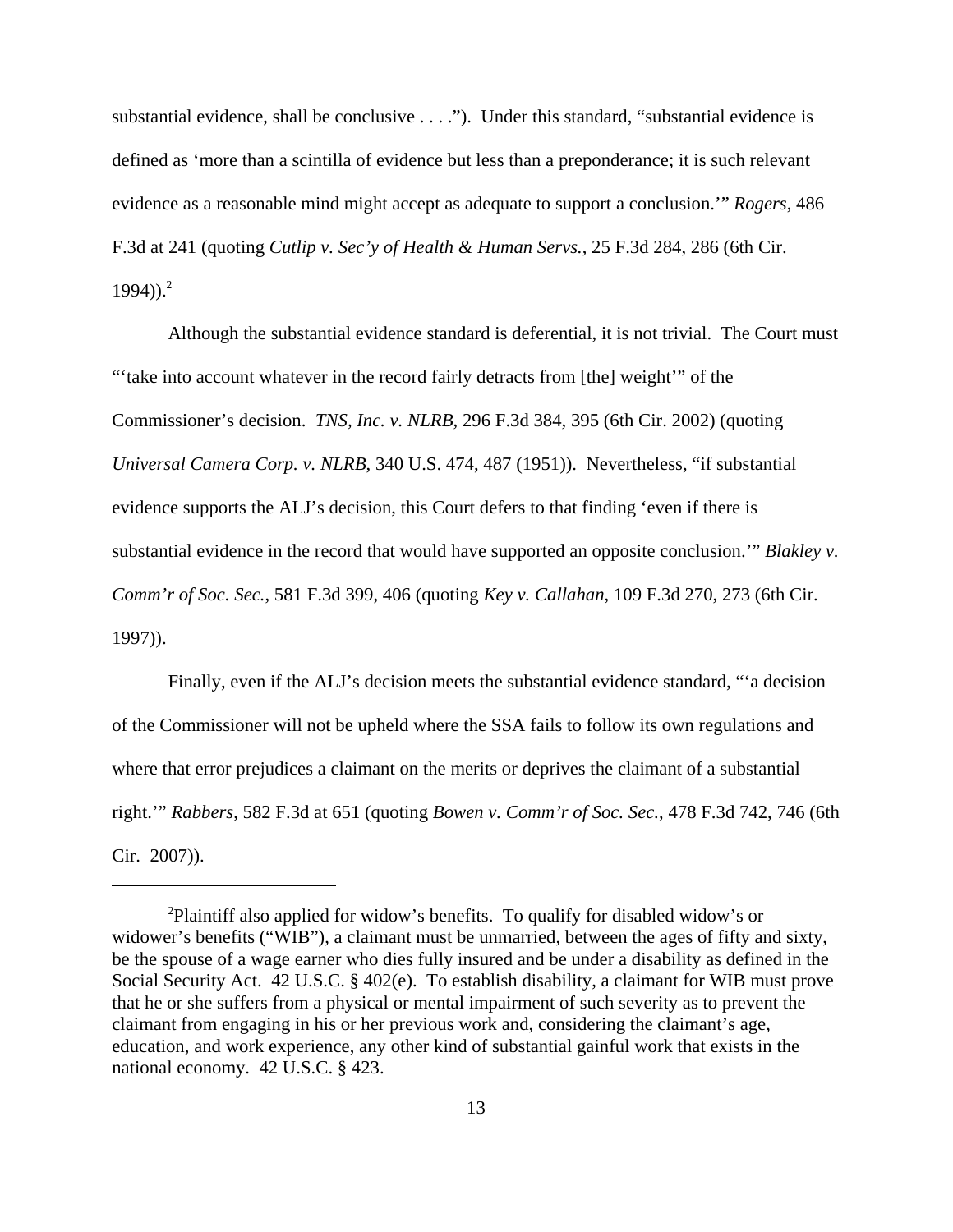### **VI. LEGAL ANALYSIS**

In her Statement of Errors, Plaintiff asserts that the ALJ improperly assessed Plaintiff's RFC. Specifically, Plaintiff contends that in her RFC assessment, the ALJ found Plaintiff's statements were not credible. Particularly problematic, according to Plaintiff, is the ALJ's assertion that the medical record does not support the extent of Plaintiff's limitations given that the primary impairment is fibromyalgia. Plaintiff also asserts that the ALJ's assessment of treating physician Dr. Walter's opinion is deficient. Finally, Plaintiff argues that the ALJ failed to properly evaluate Dr. Sarver's consultative opinion. (ECF Nos. 15 and 24). The Court agrees that the ALJ did not properly evaluate Plaintiff's fibromyalgia or adequately consider Dr. Sarver's consultive opinion. Because these errors require reversal and remand, the Court does not address Plaintiff's alternative contention of error regarding the weight the ALJ assigned to her treating physician's opinion.

#### **A. Fibromyalgia**

In assessing a claimant's condition and impairments an ALJ has a duty to discuss his or her "findings and conclusions, and the reasons or basis therefor," so that the Court may engage in "effective and meaningful judicial review." *Reynolds v. Comm'r of Soc. Sec.*, 424 F. App'x 411, 414 (6th Cir. 2011) (internal quotations omitted); *see also Blackburn v. Astrue*, No. 1:09–cv–943, 2011 WL 2940399, at \*7 (S.D. Ohio Mar. 2, 2011) ("This court simply cannot uphold [the Commissioner's] decision as supported by substantial evidence based on a silent record."). Here, the ALJ found that Plaintiff had the severe impairment of fibromyalgia, but failed to discuss the effects of the condition or otherwise discuss the limitations in her RFC that are attributable to it.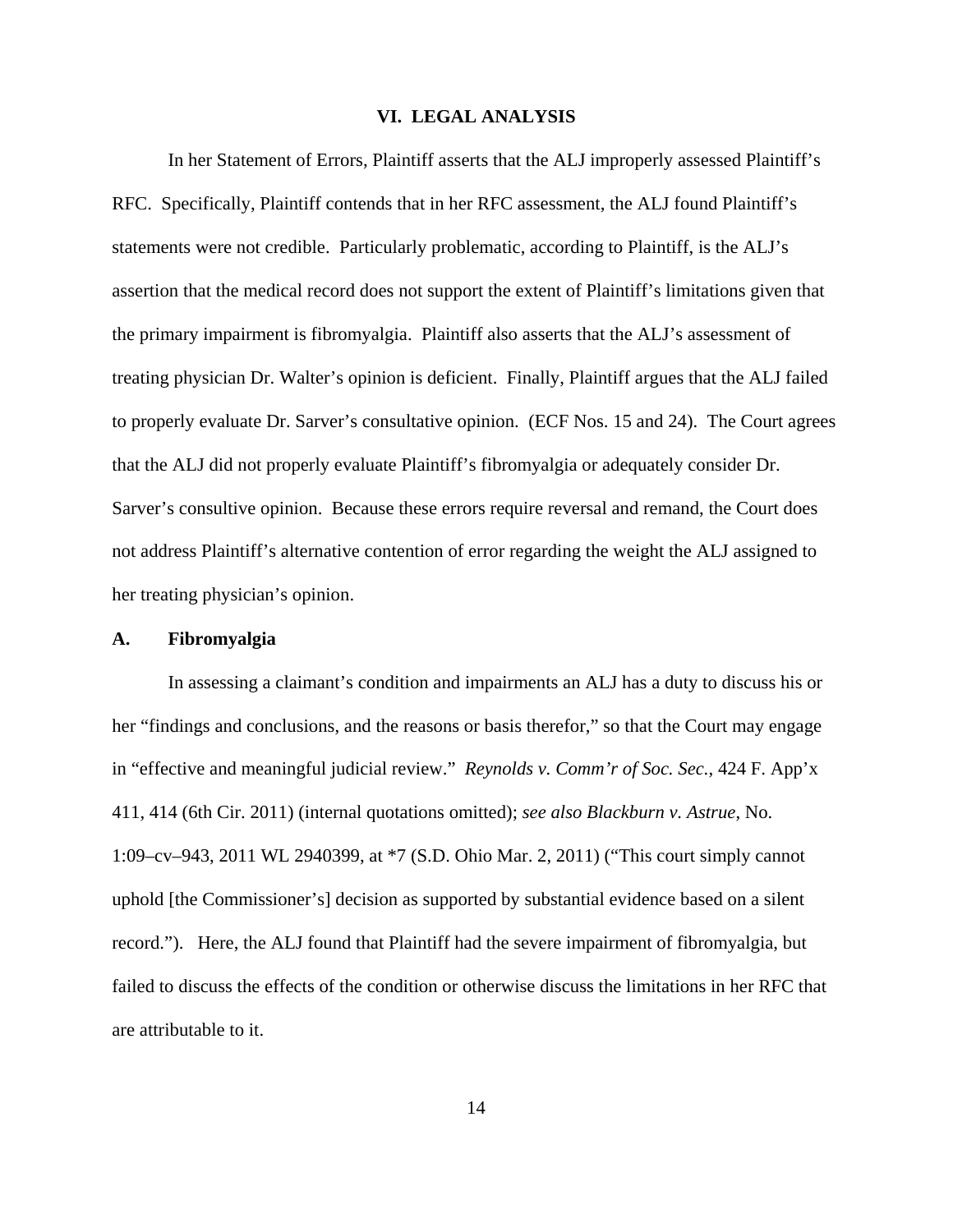"Fibromyalgia . . . is a medical condition marked by 'chronic diffuse widespread aching and stiffness of muscles and soft tissues.'" *Rogers*, 486 F.3d at 244 n.3 (quoting *Stedman's Medical Dictionary for the Health Professions and Nursing* at 541 (5th ed. 2005)). While a diagnosis of fibromyalgia does not necessarily entitle a claimant to a finding of disability, the condition may be severe enough to result in disability. *Compare Preston v. Sec'y of Health & Human Servs.*, 854 F.2d 815, 818 (6th Cir. 1988) (finding disability due to fibromyalgia); *with Vance v. Comm'r of Soc. Sec.*, 260 F. App'x 801, 806 (6th Cir. 2008) (finding substantial evidence that a claimant's fibromyalgia was not severe enough to result in disability).

The Sixth Circuit has recognized that the evaluation of fibromyalgia presents unique

challenges:

[U]nlike medical conditions that can be confirmed by objective testing, fibromyalgia patients present no objectively alarming signs. *See Preston v. Sec'y of Health & Human Servs.*, 854 F.2d 815, 820 (6th Cir. 1988) (per curiam) (noting that objective tests are of little relevance in determining the existence or severity of fibromyalgia); *see also Swain v. Comm'r of Soc. Sec.*, 297 F. Supp. 2d 986, 990 (N.D. Ohio 2003) (observing that "[f]ibromyalgia is an 'elusive' and 'mysterious' disease" which causes "severe musculoskeletal pain"). Rather, fibromyalgia patients "manifest normal muscle strength and neurological reactions and have a full range of motion." *Preston*, 854 F.2d at 820. The process of diagnosing fibromyalgia includes (1) the testing of a series of focal points for tenderness and (2) the ruling out of other possible conditions through objective medical and clinical trials. *Id.*; *Swain*, 297 F. Supp. 2d at 990.

*Rogers*, 486 F.3d at 243–44. "Since the presence and severity of fibromyalgia cannot be confirmed by diagnostic testing, the physician's opinion must necessarily depend upon an assessment of the patient's subjective complaints." *Swain*, 297 F. Supp. 2d at 990. "This places a premium, therefore, in such cases on the assessment of the claimant's credibility." *Id.*

When the record presents evidence of fibromyalgia, the Sixth Circuit has not hesitated to remand or reverse administrative decisions that fail to consider, or apply incorrect standards to,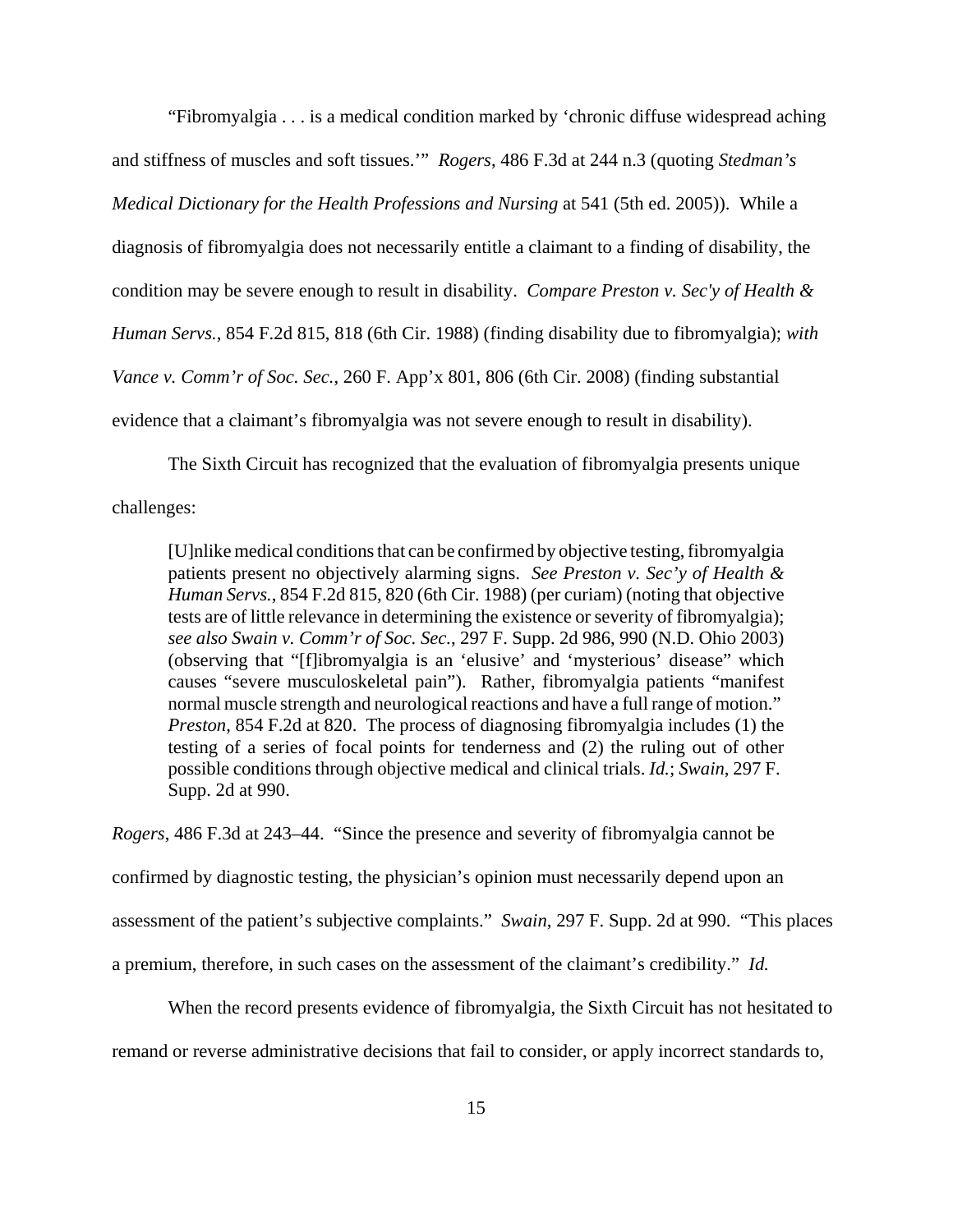the condition. *See, e.g.*, *Rogers*, 486 F.3d at 244 (remanding in part because the ALJ "impliedly dismiss[ed] or minimaliz[ed]" the claimant's fibromyalgia); *Kalmbach v. Comm'r of Soc. Sec.*, 409 F. App'x 852, 859 (6th Cir. 2011) (finding an ALJ's failure to identify fibromyalgia as a severe impairment, or explain why it was not one, to be a gaping oversight); *Germany-Johnson v. Comm'r of Soc. Sec.*, 313 F. App'x 771, 778 (6th Cir. 2008) ("[T]he ALJ in this case did not discuss, let alone apply, the correct standard for assessing a diagnosis of fibromyalgia in his decision, instead emphasizing and basing his denial of benefits on 'normal' physical findings . . . ."). Likewise, this Court has admonished ALJs for failing to properly address fibromyalgia within their decisions. *See, e.g.*, *Blackburn v. Astrue*, No. 1:09–cv–943, 2011 WL 2940399, at \*7 (S.D. Ohio Mar. 2, 2011) ("Given the utter absence of any discussion of Plaintiff's fibromyalgia by the ALJ in her written opinion, I conclude that remand is required.") (Report & Recommendation later adopted); *Boston v. Astrue*, No. 1:10–cv–408, 2011 WL 4914759, at \*9 (S.D. Ohio Sept. 15, 2011) ("The ALJ's failure to address this evidence, and properly evaluate Plaintiff's fibromyalgia, prevent the Court from engaging in meaningful review of the ALJ's decision.") (Report & Recommendation later adopted).

Here, the ALJ found that "the medical record does not support the extent of [Plaintiff's] limitations. She complained mostly of right shoulder, knee, thigh, and hip pain but this is not documented in the record to the extent alleged by her." (R. at 75.) The Court cannot discern based on this statement whether the ALJ was faulting Plaintiff for a lack of objective testing to support her claim of fibromyalgia or if the ALJ was referring to other physical impairments altogether. Given that the record is replete with evidence that Plaintiff had been receiving treatment for her fibromyalgia for years, the ALJ's failure to discuss the condition at all deprives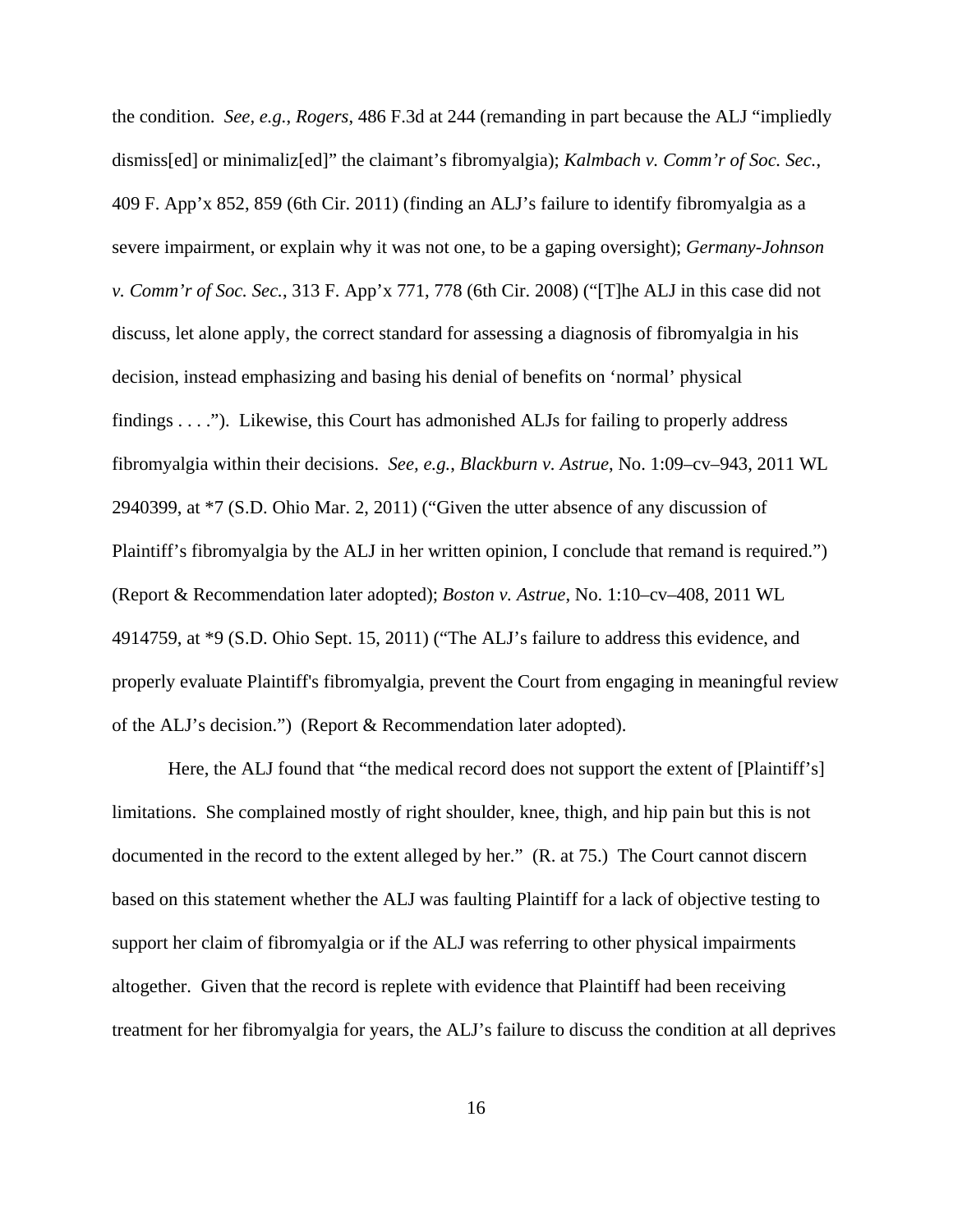the Court of its ability meaningfully to review the decision. It is unclear to the Court whether the ALJ discredited evidence of fibromyalgia or simply ignored it. *See Boston*, 2011 WL 4914759 at \*9 ("When an ALJ fails to mention relevant evidence in his or her decision, the reviewing court cannot tell if significant probative evidence was not credited or simply ignored.") (internal quotations omitted). Furthermore, the ALJ's failure to address fibromyalgia casts doubt on her analysis with regard to Plaintiff's credibility as well as the weighing of the opinion evidence. Absent a discussion of Plaintiff's fibromyalgia, the Court cannot provide meaningful review and, therefore, remand is appropriate. *Germany-Johnson*, 313 F. App'x at 778; *Blackburn*, 2011 WL 2940399 at \*7.

## **B. Dr. Sarver's Opinion**

Even assuming that the ALJ properly considered Plaintiff's fibromyalgia, the ALJ failed to consider the opinion of Dr. Sarver properly. The ALJ must consider all medical opinions that he or she receives in evaluating a claimant's case. 20 C.F.R. § 416.927(c); *see also* SSR 96–8p 1996 WL 374184, at \*7 (July 2, 1996) ("The RFC assessment must always consider and address medical source opinions.")*.* The applicable regulations define medical opinions as "statements from physicians and psychologists or other acceptable medical sources that reflect judgments about the nature and severity of your impairment(s), including your symptoms, diagnosis and prognosis, what you can still do despite impairment(s), and your physical or mental restrictions." 20 C.F.R. § 416.927(a)(2).

Regardless of the source of a medical opinion, in weighing the opinion, the ALJ must apply the factors set forth in 20 C.F.R. § 416.927(c), including the examining and treatment relationship, supportability of the opinion, consistency of the opinion with the record as a whole,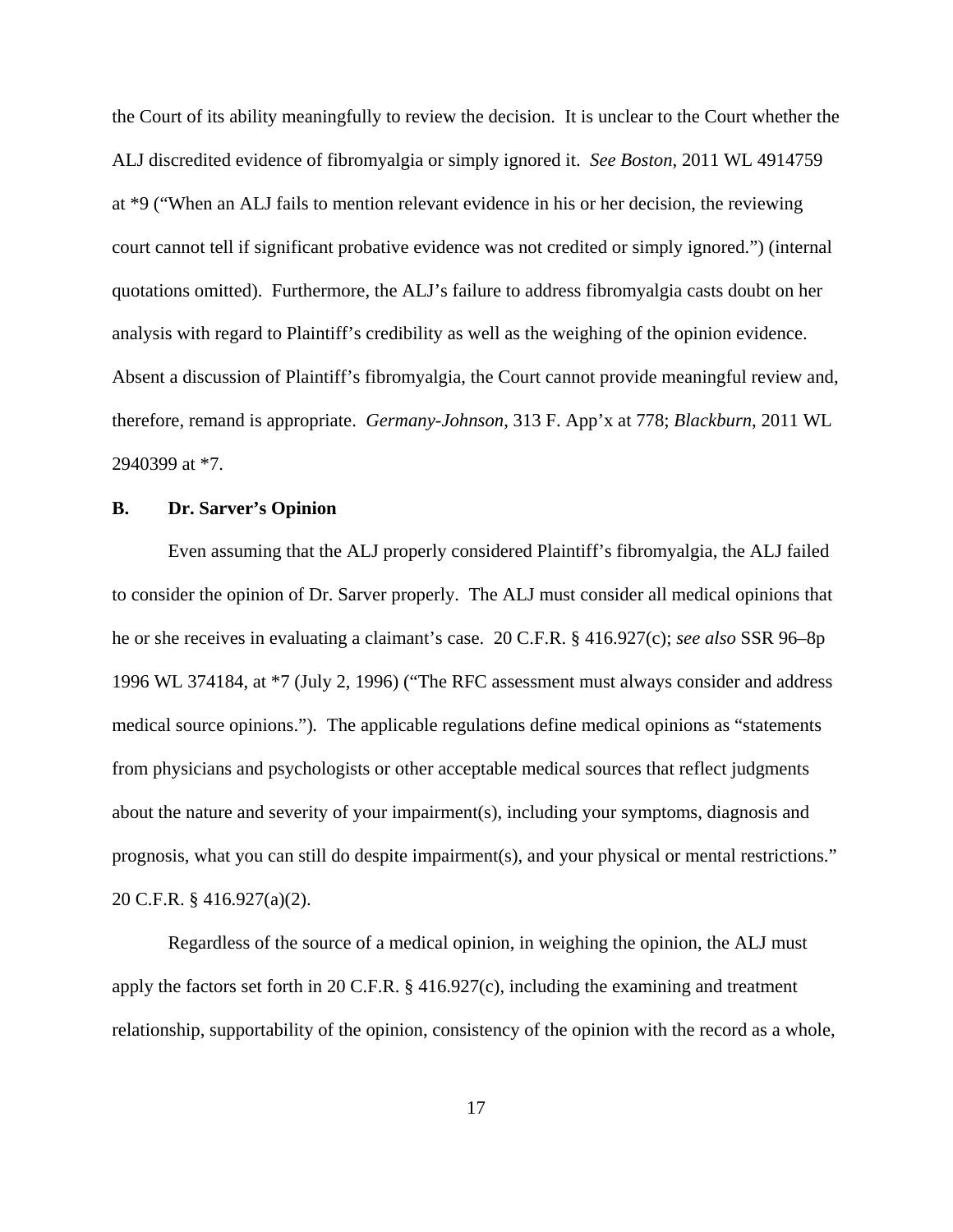and the specialization of the source. In addition, the regulations provide that where, as here, the ALJ does not assign controlling weight to the claimant's treating physician, he or she must explain the weight assigned to the opinions of the medical sources:

Unless a treating source's opinion is given controlling weight, the administrative law judge must explain in the decision the weight given to the opinions of a State agency medical or psychological consultant or other program physician, psychologist, or other medical specialist, as the administrative law judge must do for any opinions from treating sources, nontreating sources, and other nonexamining sources who do not work for us.

20 C.F.R.  $\S$  416.927(e)(2)(ii). Where an ALJ's opinion satisfies the goal of  $\S$  416.927 and is otherwise supported by substantial evidence, the failure explicitly to provide the weight assigned is harmless. *See, e.g.*, *Pasco v. Comm'r of Soc. Sec.,* 137 F. App'x 828, 839 (6th Cir. 2005) (harmless error where the ALJ failed to mention or weigh the report of consultative neurologist who only evaluated plaintiff once and was not a treating source); *Dykes v. Barnhart*, 112 F. App'x 463, 467–69 (6th Cir. 2004) (failure to discuss or weigh opinion of consultative examiner was harmless error).

Here, in her discussion of the medical records, the ALJ discusses a portion of Dr. Sarver's opinion but fails to mention any of the limitations he assessed for Plaintiff. The ALJ did not otherwise mention or weigh the opinion. The Commissioner does not dispute that the ALJ failed to evaluate Dr. Sarver's opinion. Instead, she maintains that, even if the ALJ failed to weigh Dr. Sarver's opinion, this omission was harmless error. The Commissioner argues that the error was harmless because Dr. Sarver's assessed limitations are not "inherently inconsistent" with the ALJ's assessed RFC. Moreover, she contends that the error was harmless because the ALJ presented a hypothetical question to the vocational expert that was consistent with the limitations assessed by Dr. Sarver, and the vocational expert indicated there were jobs an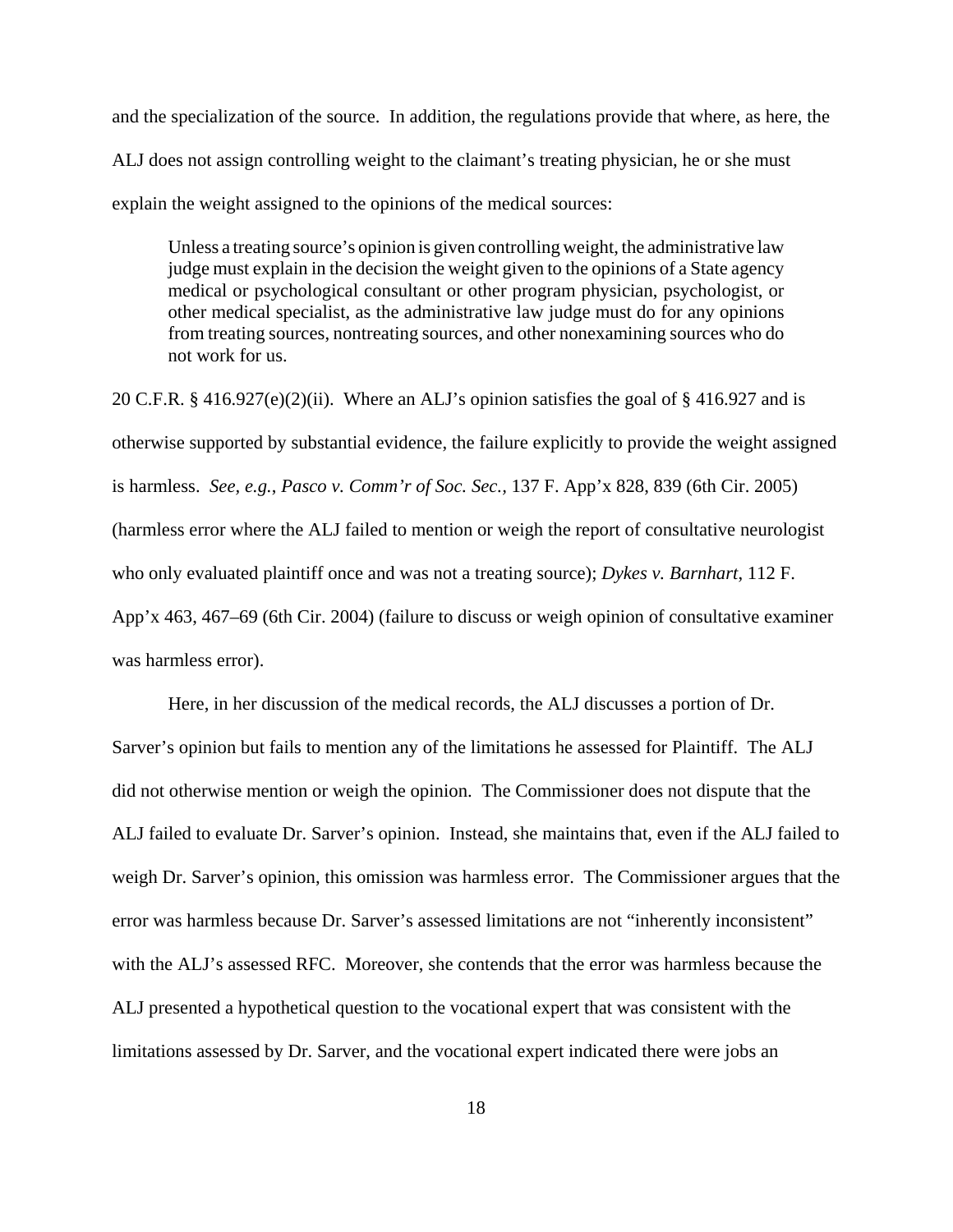individual could do within those assessed limitations. The Court finds neither of these contentions availing.

The record belies the Commissioner's position that Dr. Sarver's assessed limitations are not inconsistent with the ALJ's RFC. In her RFC, the ALJ imposed only two mental health limitations, namely no public contact and no more than occasional contact with coworkers or supervisors. This RFC is indeed inconsistent with limitations imposed by Dr. Sarver. For instance, Dr. Sarver indicated Plaintiff would have difficulty in understanding, remembering, or carrying out simple job instructions. (R. at 376.) The ALJ's assessed RFC, however, includes no limitation on the degree of complexity of work Plaintiff can do and does not include a restriction to only simple or unskilled work. Dr. Sarver indicated Plaintiff would have consistent difficulty managing normal work pressure. (R. at 377.) The ALJ's RFC contains no limitation on the degree of job stress Plaintiff can manage and does not include a restriction to low stress work.

The Commissioner's position that the ALJ posed a hypothetical question to the vocational expert that incorporated the limitations assessed by Dr. Sarver is likewise unavailing. The RFC imposed by the ALJ did not account for a number of limitations Dr. Sarver found as a result of his examination of Plaintiff. The Commissioner is correct that the question to the vocational expert incorporated Dr. Sarver's opinion for one limitation, specifically a restriction to one to three simple, routine, repetitive tasks. The question, however, did not account for Dr. Sarver's opinion that Plaintiff would have difficulty with simple tasks, dealing with normal work pressures, or managing her anger, frustration, and impulses. Thus, the Commissioner's